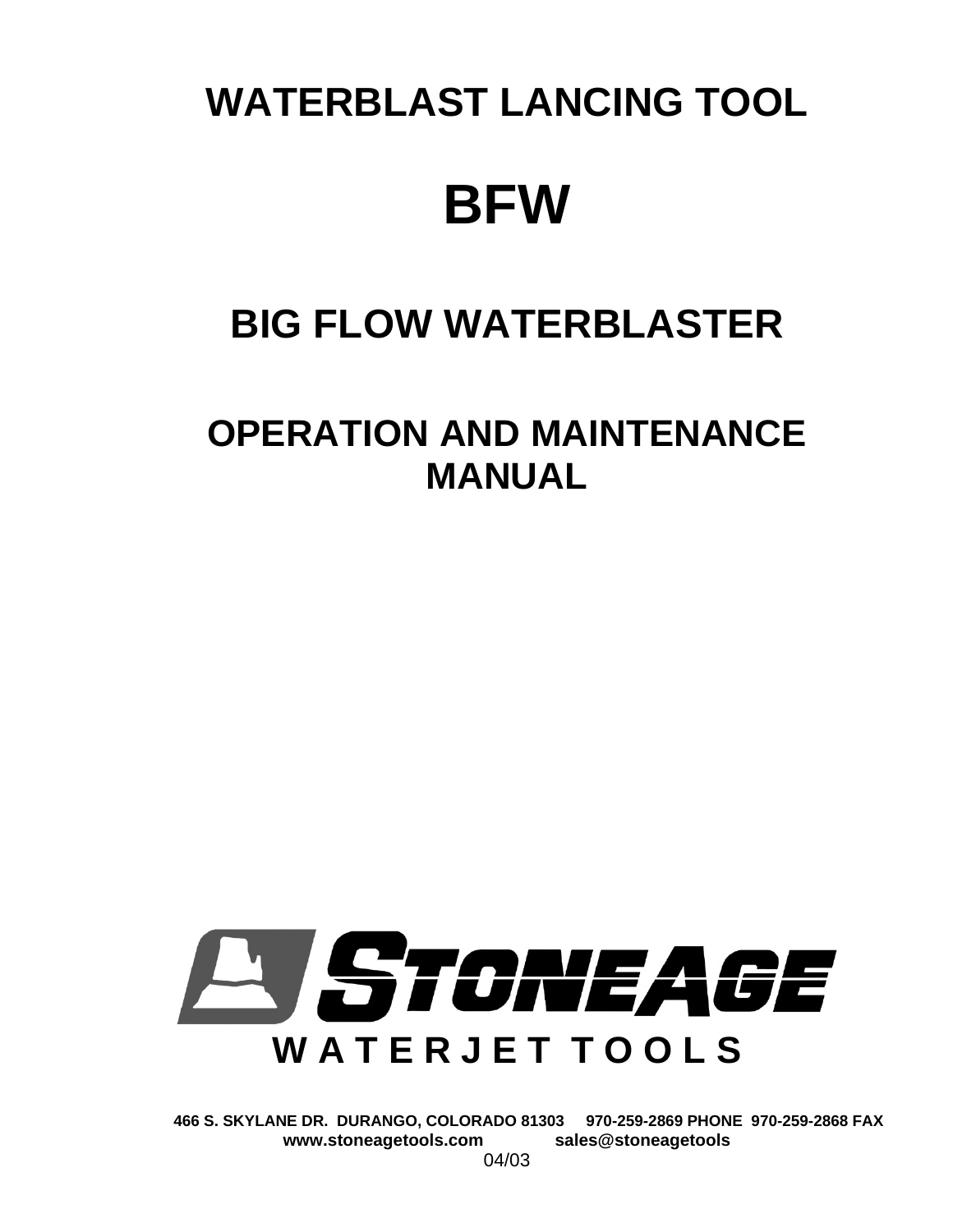#### **TABLE OF CONTENTS**

- 1.0 INTRODUCTION
- 2.0 SAFETY WARNING
- 3.0 DESCRIPTION
- 4.0 PARTS LIST
- 5.0 ASSEMBLY DRAWING
- 6.0 MAINTENANCE
- 7.0 WARRANTY
	- APPENDIX
		- A. SM P16 Swivel
		- B. Gast 4AM Air Motor
		- C. Hub City Gearbox
		- D. Electra-Gear Gearbox

#### **1.0 INTRODUCTION**

This manual was prepared to provide the operator with the basic information needed to operate and service this equipment. The operating recommendations in the manual will ensure that you receive satisfactory performance. All operating personnel responsible for the care of this equipment should be familiar with the information in this manual.

If you have any questions or problems with this equipment, please contact the distributor you obtained the product from, or the manufacturer:

#### **StoneAge, Inc.**

466 Skylane Dr. Durango, CO 81303 970-259-2869 Phone 970-259-2868 Fax www.stoneagetools.com

#### **2.0 SAFETY WARNING**

Operations with this equipment can be potentially dangerous if caution is not exercised prior to and during tool use. Please read and follow all of these instructions, in addition to the guidelines in the WJTA Recommended Practices handbook.

- 2.1 Only competent and trained persons should operate this equipment.
- 2.2 The immediate work area should be marked off to keep out untrained persons.
- 2.3 All personnel in the area should wear appropriate personal protective equipment.
- 2.4 Inspect the equipment for visible signs of deterioration, damage, or improper assembly. Do not operate until repaired. Make sure all threaded connections are tight and leak free.
- 2.5 Check nozzle orifices before use. If any are plugged, they must be cleaned or replaced.
- 2.6 This equipment should always be used with an operator controlled dump mechanism to release the high pressure water. If it is necessary to have a person work near the cleaning jets, then it is this person who should have control of the pressure dump.
- 2.7 Check that all control functions work properly before going to high pressure.
- 2.8 The tool should be securely supported. Strong thrust is created by waterjets and these forces can become unbalanced if a nozzle should become plugged.
- 2.9 Do not exceed the maximum operating pressure specified for any component in a system.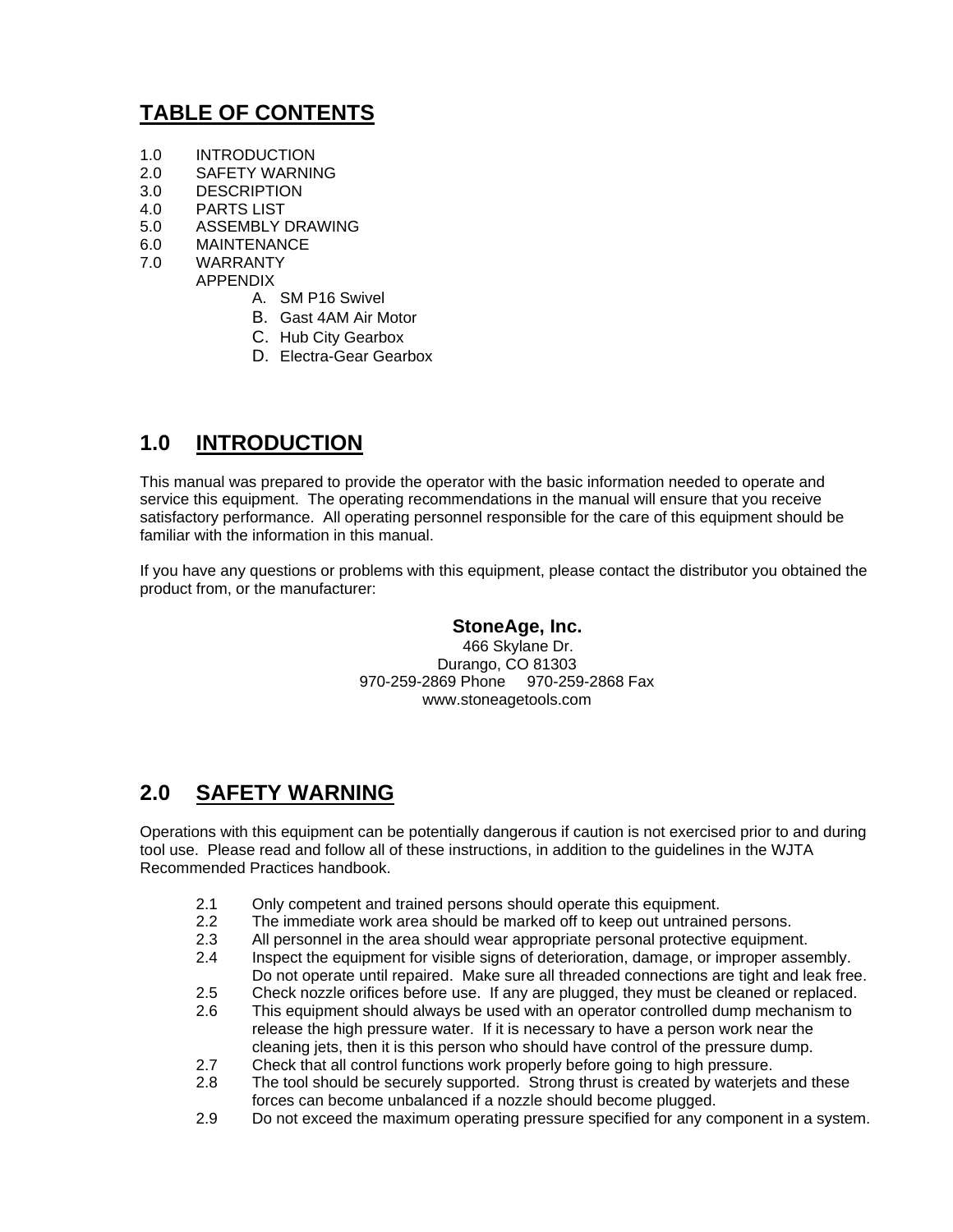#### **3.0 DESCRIPTION**

The BFW was designed for waterblast cleaning of boilers and boiler floors. The mechanism extends from an adjacent floor thru a small port such as a smelt spout and inserts a rotating lance into the boiler. The tool is powered by two air motors, one for rotation and the other for feed. Both functions are controlled remotely from a control box which also provides lubrication and regulation of the compressed air source.

The structure of the BFW is an aluminum rail mounted on a rubber-tired cart. The cart is rolled into position aligned with a port, and the nozzle head is inserted thru the boiler wall. Jacks allow the elevation and angle of the lance to be adjusted.

Before the tool is taken up to pressure, the machine must be securely anchored against the jet reaction force produced by the water jets. Nozzle sizes matching the pump and equally matching each other should be used to prevent an unbalanced jet reaction force.

| Weight                  | 500 pounds (est.)     |
|-------------------------|-----------------------|
| Maximum Lance Extension | 16 ft                 |
| Air Motor               | GAST 4AM              |
| <b>Rotation Gearbox</b> | Hub City 215 60:1     |
| <b>Rotation Speed</b>   | 10 to 50 rpm          |
| <b>Feed Gearbox</b>     | Electra-Gear 818 60:1 |
| <b>Feed Rate</b>        | $7$ to 35 ft/min      |
| <b>Water Swivel</b>     | <b>SM P16-0</b>       |

#### **4.0 PARTS LIST**

| Part#              | <b>Description</b>     | <u>Qty</u>              |
|--------------------|------------------------|-------------------------|
| <b>BFW 010</b>     | Frame                  | 1                       |
| <b>BFW 020</b>     | Lance                  | 1                       |
| <b>BFW 025</b>     | <b>Front Guide</b>     | 1                       |
| <b>BFW 045</b>     | Rail                   | 1                       |
| <b>BFW 047</b>     | <b>Jack Screw</b>      | 2                       |
| <b>BFW 048</b>     | Jack                   | $\overline{c}$          |
| BR 052-2           | Axles                  | 4                       |
| BR 055             | <b>Rollers</b>         | 4                       |
| <b>BR 069</b>      | Stop                   | $\overline{2}$          |
| <b>BRLM 010</b>    | Drive End              | 1                       |
| <b>BRLM 520</b>    | Chain                  | 30                      |
| <b>BRLM 525</b>    | <b>Chain Link Assy</b> | 1                       |
| BRLM 022-215       | Carriage               | 1                       |
| FC 113             | Wheel, Caster          | 4                       |
| GP 052-P12P16      | Coupler                | 1                       |
| HF 050-60          | Gearbox                | 1                       |
| HF 060-P12P16      | <b>Stub Shaft</b>      | 1                       |
| <b>BFW 170-E60</b> | Gearbox                | 1                       |
| LM 016-4           | Air Motor              | $\overline{\mathbf{c}}$ |
| LM 518-EG          | Drive Gear             | 1                       |
| SA 103             | Head                   | 1                       |
| SM-P16-0           | Swivel                 | 1                       |
| <b>UD 047</b>      | Flange Bearing         | 2                       |
| <b>UD 052</b>      | Handle                 | $\overline{2}$          |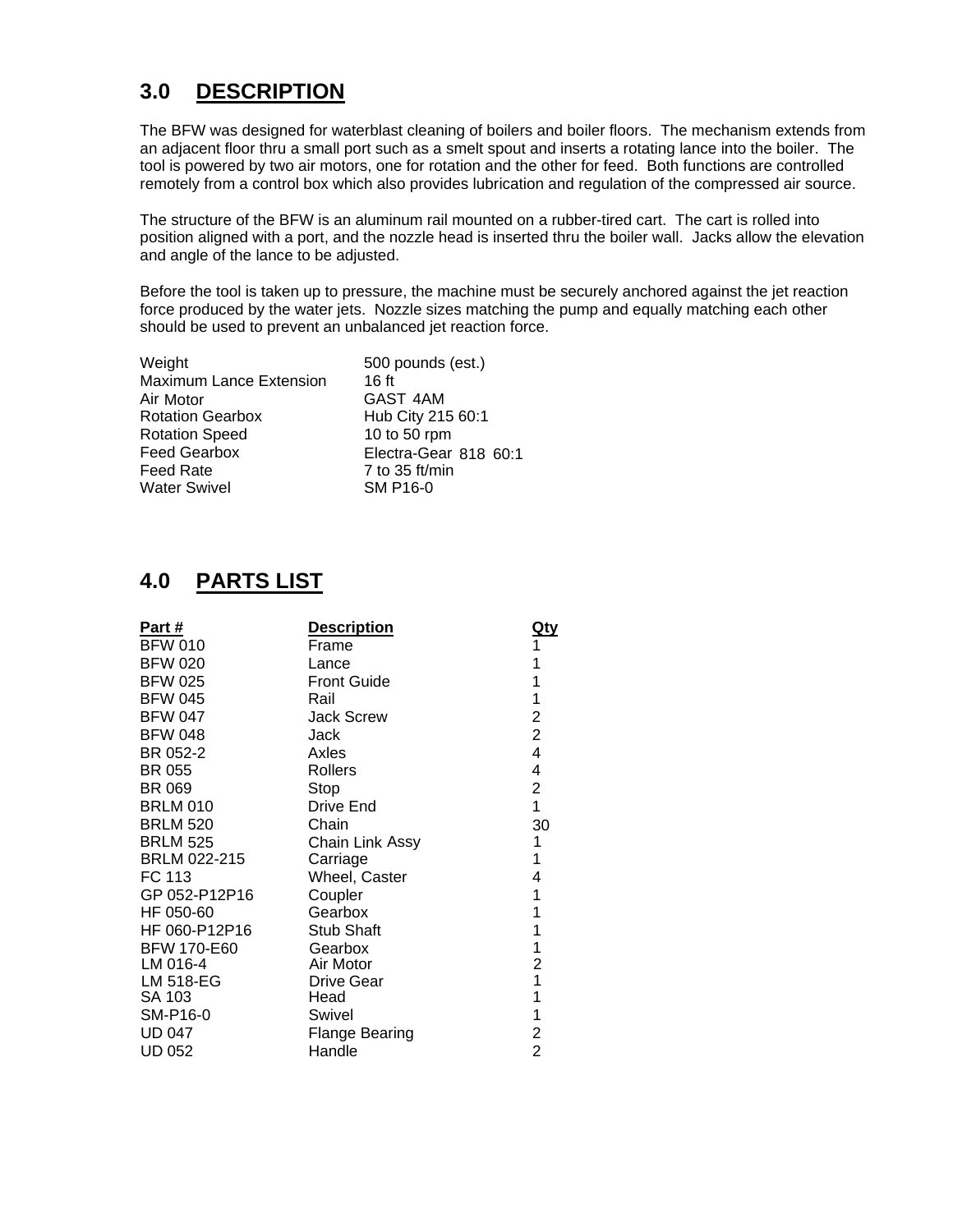#### **BFW ASSEMBLY DRAWING**